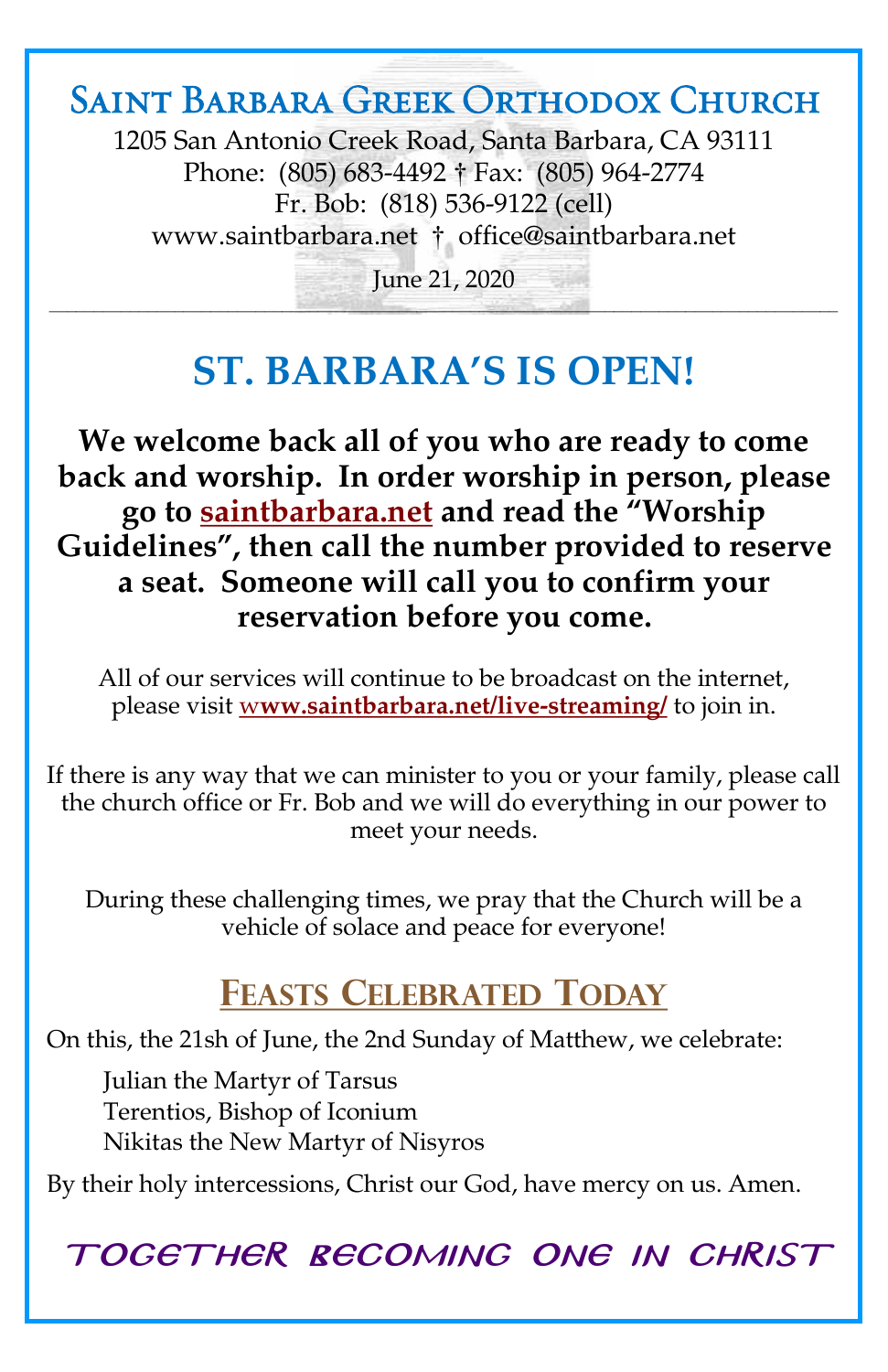### Sunday, June 21, 2020 2ND SUNDAY OF MATTHEW

These hymns are sung after the Priest enters the Altar carrying the Gospel. The Apolytikion for the Resurrection is sung once in Greek at the exit, and it is repeated in English after the entrance.

#### **Apolytikion for the Resurrection (First Tone)**

Savior, Your tomb was sealed by the Jews with a stone. Soldiers kept watch over Your sacred body. Yet, You rose on the third day, giving life to the world. Wherefore the powers of heaven cried out to You, O Giver of Life, "Glory to Your Resurrection, O Christ; glory to Your Kingdom, glory to Your dispensation who alone are the Loving One."

#### **Apolytikion for Saint Barbara**

Let us honor Saint Barbara; for the all-modest one prevailed over the snares of the enemy, and was freed from them as a sparrow, with the Cross as aid and weapon.

#### **Seasonal Kontakion**

Champion of Christians not put to shame, advocate before the Maker always steadfast, do not spurn sinners' voices raised in prayer. In your goodness respond to bring help to us who devoutly petition you. Hasten your intercession and urgently make entreaty; for you unfailingly defend, Theotokos, those who honor you.

# Please Note...

Fr. Bob will be out of town from Wednesday, June 24th through Saturday, June 27th. Please call Fr. Nicholas at St. Athanasius or Fr. Gary at St. Demetrios in Camarillo for any urgent needs.

## *To Donate:*

You may visit <pushpay.com/g/saintbarbara> to donate online, or just TEXT "saintbarbara" to 77977. Choose "Stewardship" as the fund. Thank you!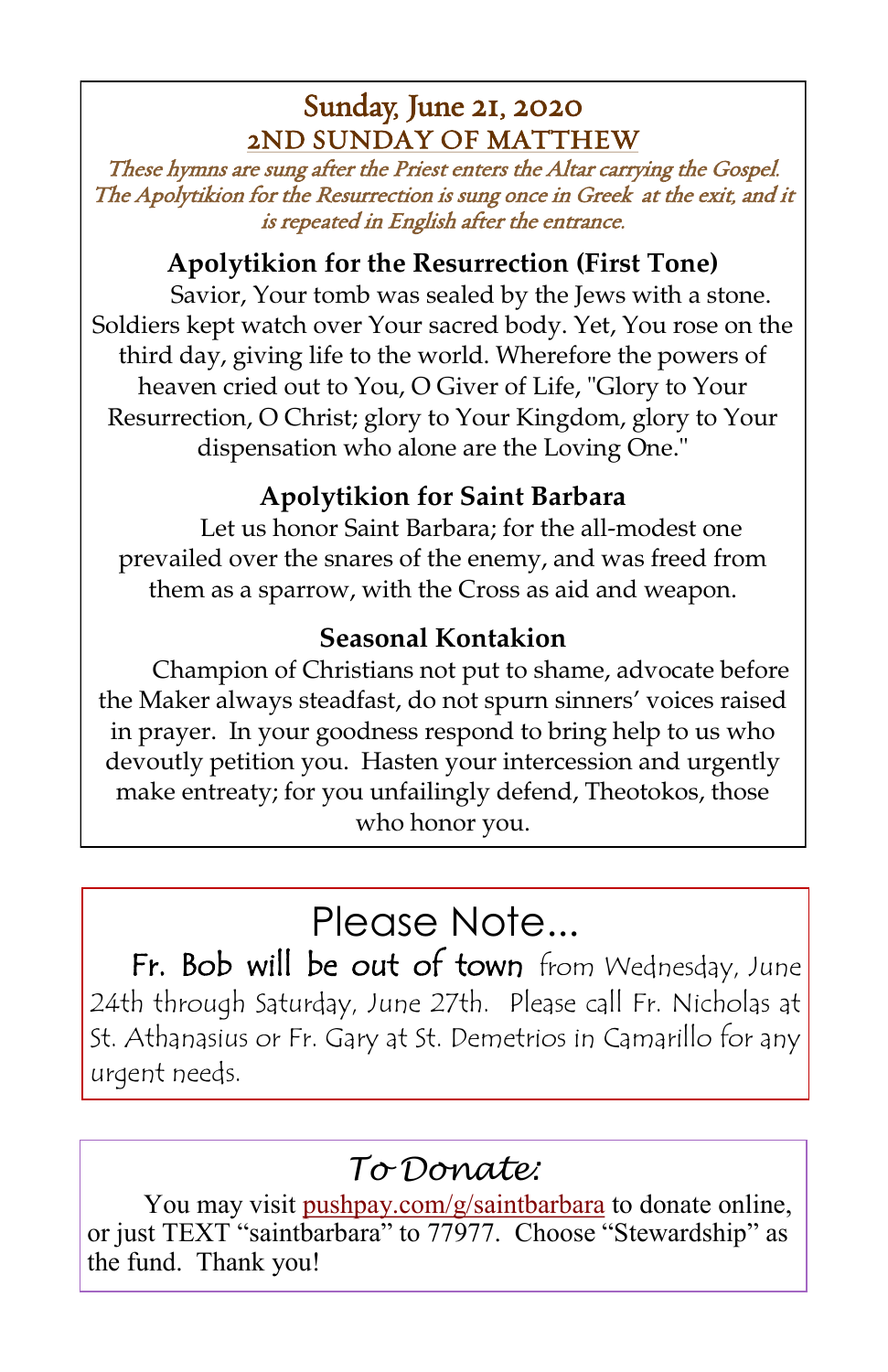*Epistle Notes: Even as believing Christians, we must not take the outcome of God's final judgment for granted. In every Divine Liturgy Orthodox Christians pray, "For a good defense before the dread Judgment Seat of Christ, let us pray to the Lord: Lord have mercy." Romans 2:2-16 describes God's righteous judgment, showing how we can prepare ourselves for it.*

# Epistle Reading

#### Romans 2:10-16

 $\bigtriangledown$ rethren, glory and honor and peace for every one who does good, the Jew first and also the Greek. For God shows no partiality. All who have sinned without the law will also perish without the law, and all who have sinned under the law will be judged by the law. For it is not the hearers of the law who are righteous before God, but the doers of the law who will be justified. When Gentiles who have not the law do by nature what the law requires, they are a law to themselves, even though they do not have the law. They show that what the law requires is written on their hearts, while their conscience also bears witness and their conflicting thoughts accuse or perhaps excuse them on that day when, according to my gospel, God judges the secrets of men by Christ Jesus.

# Happy fatHer's day!

# **THIS WEEK'S SERVICE SCHEDULE**

**SUNDAY, JUNE 21 - 2ND SUNDAY OF MATTHEW** ❖**Orthros 9am; Divine Liturgy 10am** ❖*Father's Day*

**SUNDAY, JUNE 28 - 3RD SUNDAY OF MATTHEW** ❖**Orthros 9am; Divine Liturgy 10am**